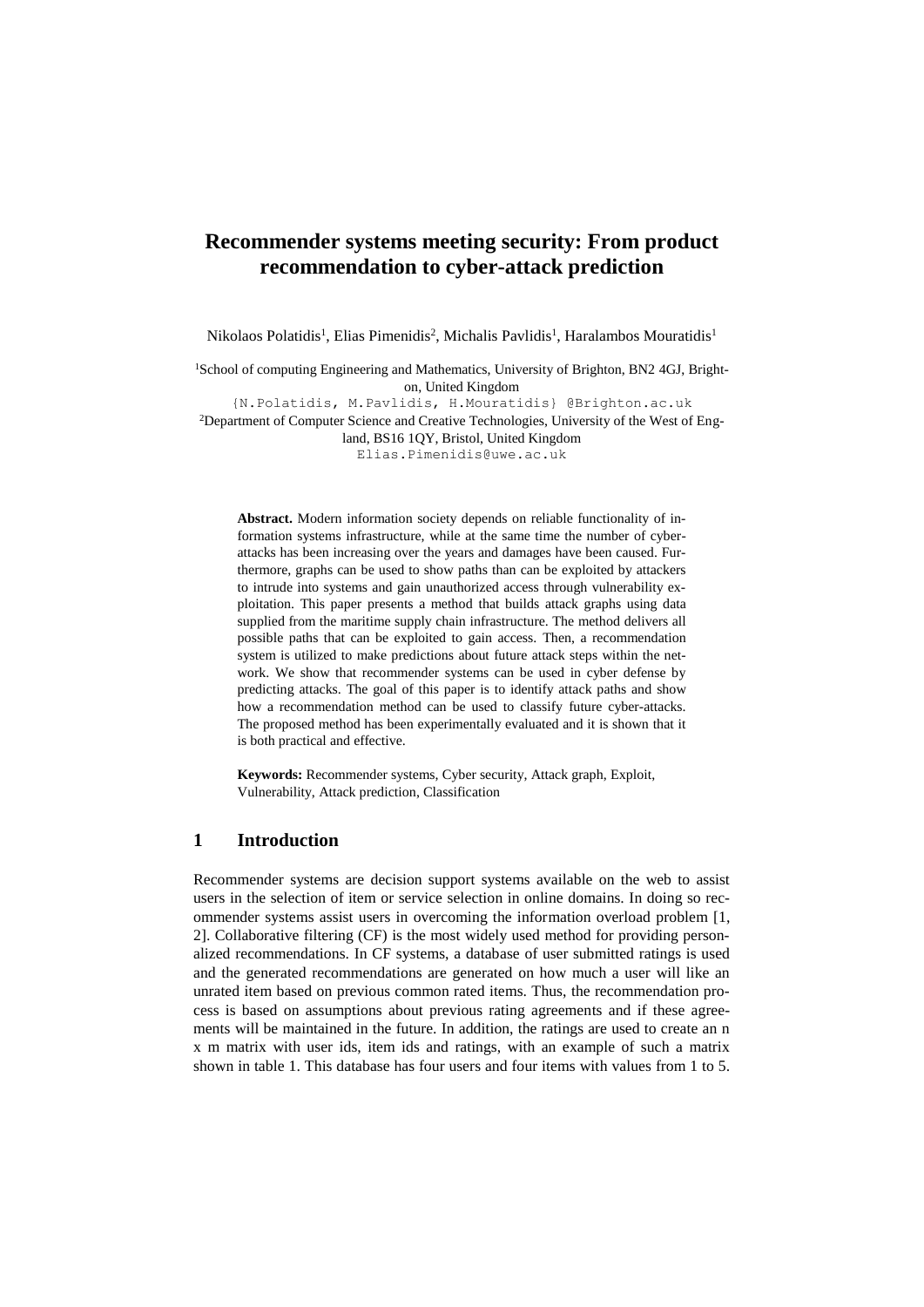The matrix is used as input when a user is requesting recommendations and for a recommendation to be generated the degree of similarity between the user who makes the request and the other users' needs to be predicted using a similarity function such as the Pearson Correlation Similarity (PCC) [3]. At the next step a user neighborhood which consists of users having the highest degree of similarity is created with the requester. Finally, a prediction is generated after computing the average values of the nearest neighborhood ratings about an item, resulting in a recommendation list of items with the highest predicted rating values.

**Table 1.** An Example of a Ratings Matrix

|        | Item 1 | Item 2 | Item 3 | Item 4 |
|--------|--------|--------|--------|--------|
| User 1 |        |        |        | -      |
| User 2 |        |        |        |        |
| User 3 | -      |        |        |        |
| User 4 |        |        |        |        |

Even though, recommender systems have been used for product or service recommendation, in the current era where cyber-attacks have been increasing we show how they can assist in the prediction of future attacks.

### **1.1 Problem definition and contributions**

Cyber-attack prevention methods are based on graph analysis to identify attack paths or use previous attacker knowledge in combination with intrusion alerts to provide defense actions in real time. A gap is identified in attack prediction and mitigation which can be solved with the use of suitable recommendation technologies. We have made the following contributions:

- 1. We identify all attack paths in a graph according to constraints.
- 2. We use the attack paths in combination with common vulnerability data to build a recommender system that predicts future attacks.

### **1.2 Paper structure**

In section 2 relevant background work is analyzed. In section 3 the proposed method is explained. Section 4 presents the experimental evaluation and section 5 contains the conclusions and future work parts.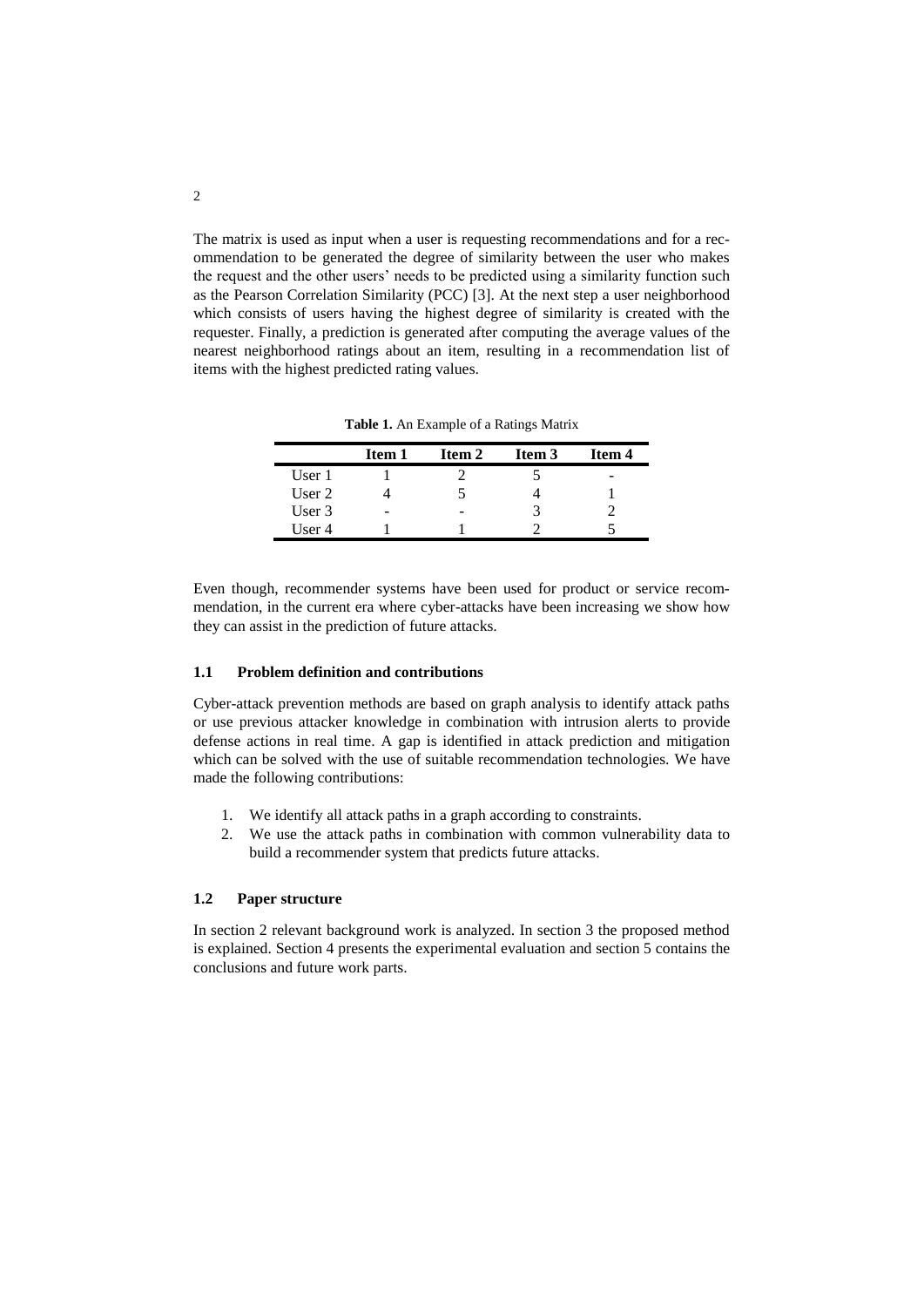## **2 Background**

#### **2.1 Collaborative filtering**

As explained above a database of ratings and a similarity function such as PCC are the two essential parts of the CF recommendation process. Except for the classical recommendation method, PCC, another similar method found in the literature is weighted PCC (WPCC) which extends PCC by setting a statically defined threshold of common rated items. However, since the definitions of PCC and WPCC numerous approaches have been proposed with the aim of improving the recommendations. TasteMiner is a method that efficiently mines rating for learning partial users tastes to restrict the neighborhood size, thus reducing complexity and improving the accuracy of the recommendations [4]. Another CF approach that aims to improve the accuracy of the recommendations is entropy based can be found in the literature. In this approach an entropy driven similarity used to calculate the difference between ratings and a Manhattan distance model is then used to address the fat tail problem [5]. One more similarity measure for improving the accuracy of CF has been proposed with the name PIP. This measurement is based on Proximity, Impact and Popularity (PIP). Initially the proximity factor is applied to calculate the absolute difference between two ratings, then the impact factor is applied to show how strongly an item is preferred and finally the popularity factor is applied to how common the user ratings are. These three factors are then combined to calculate a final value [6]. HU-FCF is a hybrid fuzzy CF method for improved recommendations [7]. In this method, CF is extended with a fuzzy similarity that is calculated on user demographic data. A CF recommendation method based on singularities has been proposed [8]. In this method, the traditional similarities can be improved if contextual information from the entire user body are used to calculate singularities. Thus, the larger the singularity between users then the impact of it in the similarity is larger. Additionally, the use or power law augments to similarity values can be found in the literature with the name PLUS [9]. PLUS, is a method applied to user similarities to adjust their value using a power function and achieves a tradeoff between accuracy and diversity of the recommendations. Yet another approach for improved recommendations is the use of Pareto dominance [10]. Pareto dominance is used initially as a pre-filtering service were the less promising users are eliminated from the user neighborhood. Then, the rest are used in a typical CF recommendation process. An additional recommendation approach includes the breakup of the user neighborhood in multiples levels [11]. This can be done either using a static approach or a dynamic one [11, 12]. In both approaches the user similarities are adjusted either in a positive or a negative way based on the number of co-rated items and the PCC values and are assigned to one of multiple levels based on the final computed value. Thus, the predictions are made using the new user neighborhood and the recommendations are improved. An additional method that can be used to improve the quality of the recommendations is natural noise removal [13]. Items and users are characterized based on their profiles and a defined strategy is used to eliminate natural noise, thus receiving more accurate recommendations. Also, other traditional approaches exist that can be used to improve CF and include the use of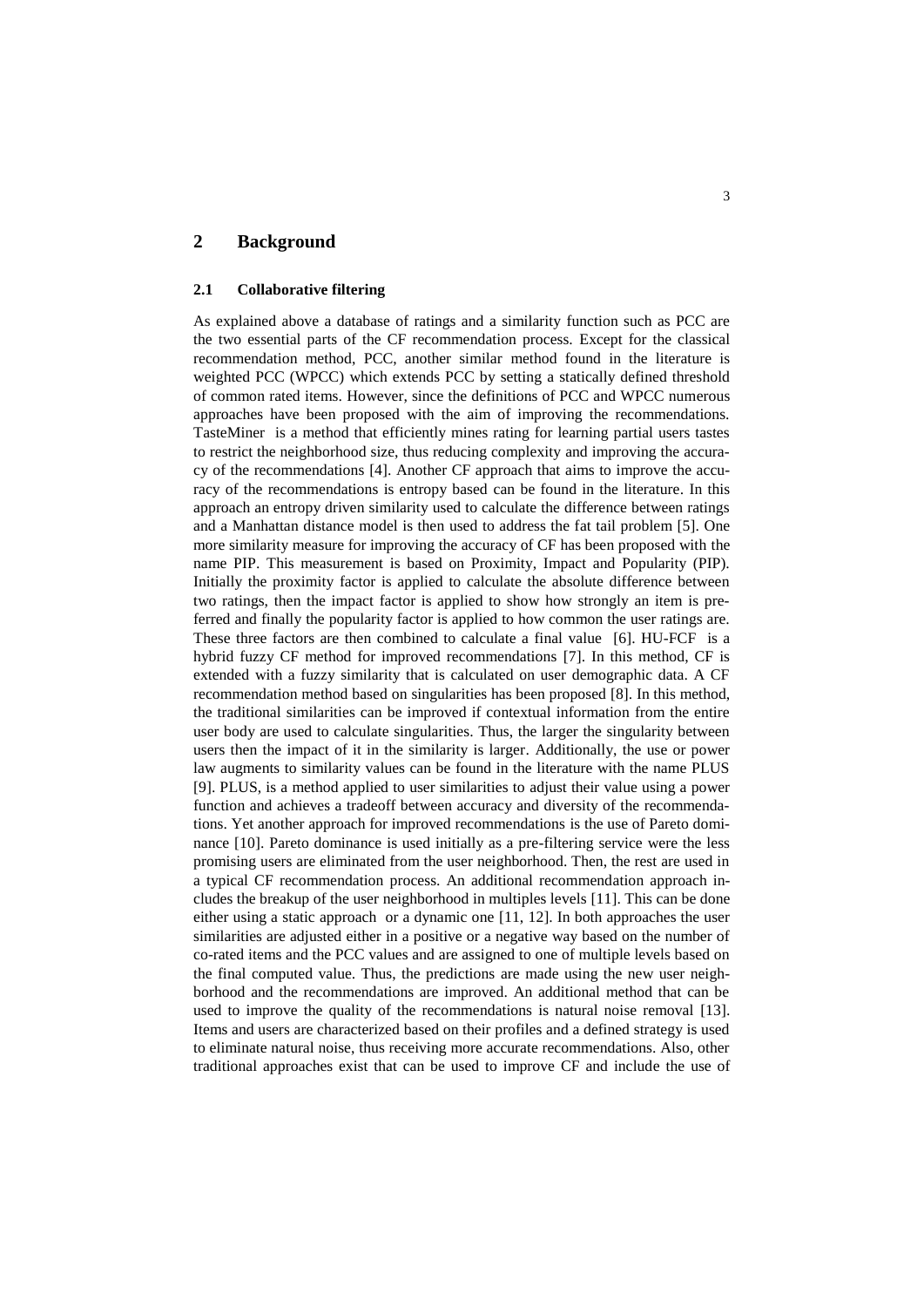content-boosted CF or the utilization of sparsity measures [14, 15]. COUSIN is a recommendation model that improves both the accuracy and the diversity of the recommendations by using a regression model that affectively removes weak user relationships [16]. There is also an approach in the literature called Trinity that uses historical data and tags to provide personalized recommendations based on a threelayered object-user tag network [17]. In addition to the methods mentioned already the use of user-item subgroups has been proposed as a way of providing improved recommendation systems [18].

#### **2.2 Attack graph generation and analysis**

Cyber-attack prevention technologies typically use attack graph generation and analysis methods to identify all possible paths that attackers can exploit to gain unauthorized access to a system [19]. There are numerous methods available for attack graph generation and analysis. In [20] the authors use a general graph model, which is based on the JIGSAW specification language. Sample attack scenarios are created using different methods such as substitution, distribution and looping. In [21] the authors developed an intrusion correlator for intrusion alerts, which produces correlation graphs as output. Then, they use these graphs to create attack strategy graphs. The authors in [22] utilize modeling based approach that is used to perform an analysis of the security of the network. This is done using model checking tools and a model is presented that describes the vulnerability to attack of the network. In [23] the authors developed a tool called NuSMV. This is a model checking tool that implements an algorithm for automatic generation of attack graphs. A logic-based approach is proposed in [24]. In this approach, the authors use logic rules to compute the attack graph and use logic deduction to reach the final facts from the initial facts. Although, this approach suffers from performance issues as the state grows. In [25] a Breadth-first search solution is used by the authors to build the attack graph.

A layered solution is proposed where the bottom layer contains attacker privileges and the upper layer contains the privileges computer after each step of the algorithm. Once again, as the size of the graph grows there are performance issues. In [26] the authors propose an algorithm that only creates a graph containing the worst case scenarios. This approach performs better in terms of performance, but it cannot guarantee that all relevant paths will be returned. In [27] the authors try to reduce complexity by introducing the concept of group reachability. This method uses a breadth first method and uses prerequisite graphs that express reachability conditions among network hosts. The authors in [28] develop further the prerequisite graphs by adding information about client-side attacks, firewalls and intrusion detection. In [29] the authors use a distributed attack graph generation algorithm based on a multi-agent system, a virtual shared memory abstraction and hyper-graph partitioning to improve the overall performance of the system. The method is based on depth first search and it is shown that the performance is improved with the use of agents after a specific graph size. In [30] the authors use a bidirectional search method to generate the attack graph. They also apply a restriction about the depth of the search, which limits the algorithm from identifying less possible attacks. In [31] an approach that is based on artificial intelli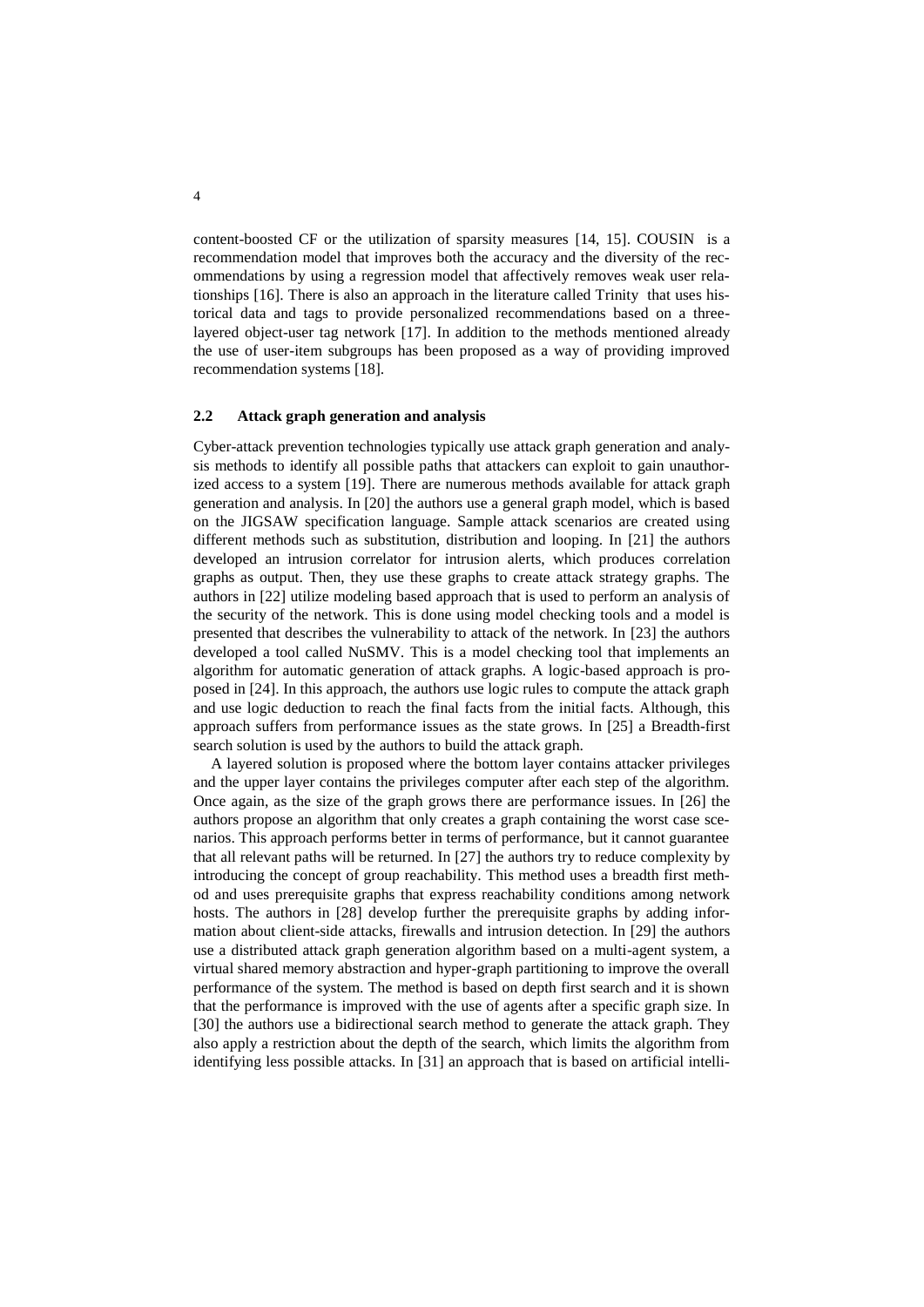gence with the name Planner is applied to generate the attack graph. Customized algorithms are used to generate attack paths in polynomial time.

In [32] the authors propose a graph-based approach to analyze vulnerabilities, that can analyze risk to a specific asset and examine possible consequence of an attack. In [33] the use of a probabilistic model is proposed. This model measures risk security, computes risk probability and considers dynamic network features. A somewhat different approach is proposed by the authors in [34]. The use of dynamic generation algorithm is proposed, that returns the top K paths. Furthermore, it is not required to calculate the full attack graph to return the top attack paths. NetSPA is a network security planning architecture that very efficiently generates the worst case attack graphs [35]. To do this the system uses information from software types and versions, intrusion detection systems, network connectivity and firewalls. In [36] the use Bayesian attack graph generation for dynamic security risk management.

In [37] the authors developed a MulVAL, a logic-based network security analyzer. This is a vulnerability analysis tool that models the interaction of software bugs along with network configurations. The data about the software bugs are provided by a bugreporting community, while all the other relevant information is enclosed within the system. In addition to MulVAL, TVA is another tool for generating attack graphs [19, 38]. TVA is based on topological analysis of network attack vulnerability and the idea is to exploit dependency graph to represent preconditions and postconditions and then exploit. At the next step, a search algorithm finds attack paths that exploit multiple vulnerabilities.

# **3 Proposed method**

Our proposed method takes elements from both collaborative filtering recommender systems and attack path discovery methods to identify attacks paths and predict attacks. Initially, we use an attack path discovery method that has unique characteristics, such as the attacker location, the attacker capability and which the entry and target points are. The, attack path discovery method returns all non-circular attack paths that exist between assets that belong to the specified characteristics. At the next step, we use the attack paths along with a recommender system to predict future attacks and to classify them.

#### **3.1 Attack path discovery**

Attackers can use a set of basic privileges that can satisfy some initial input requirements to gain unauthorized access to a system. Attack graphs show every possible path that an attacker can use to gain further privileges [19, 39]. In general, various vulnerabilities, such as software vulnerabilities or inappropriate configuration settings, exist in information systems and can be exploited by attackers to gain access. An infrastructure it typically comprised of numerous nodes that can be exploited to intrude into the network. In addition, the number of vulnerabilities that exist on the network and the reachability conditions that occur are the factors that determine the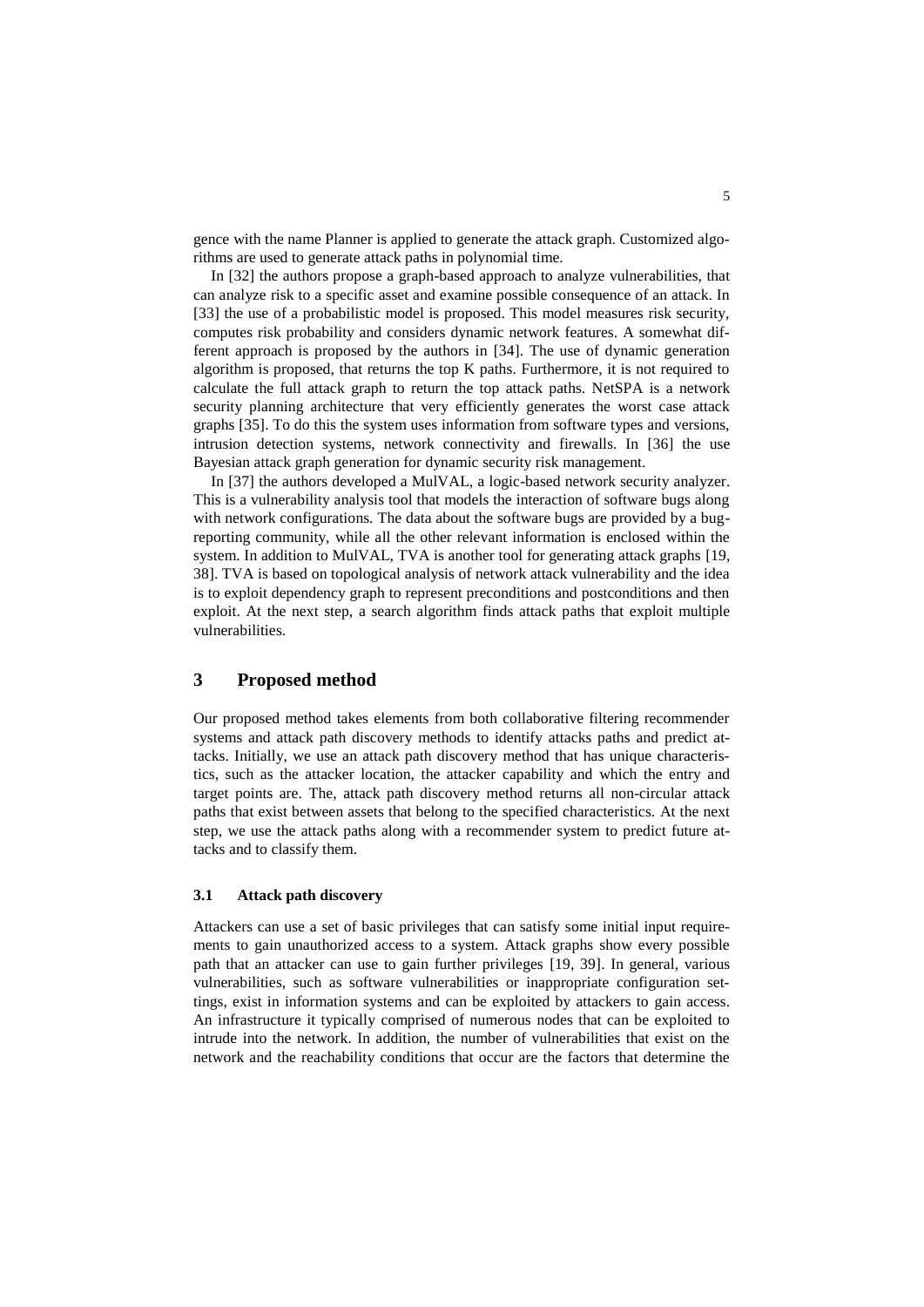size of the attack graph. In, addition as the graph becomes larger, the possibility of more exploitation options for an attacker increases. To build the attack graph we use direct conditions and utilize information from open sources. Initially, the weaknesses defined in the Common Weakness Enumeration (CWE) [40] are used and at the second step, Information from the Common Vulnerabilities and Exposures (CVE) [41] database are used. A model is introduced where an attacker can gain access to information system sources and move in a directed path. Moreover, a set of preconditions are specified, which include the length of the path, the location and capability of the attacker. The pseudocode of the attack path discovery is shown in algorithm 1.

|  | <b>Algorithm 1: Attack path discovery</b> |  |  |  |  |
|--|-------------------------------------------|--|--|--|--|
|--|-------------------------------------------|--|--|--|--|

| <b>Input:</b> Asset graph (G), attacker location, attacker capability                         |
|-----------------------------------------------------------------------------------------------|
| <b>Output:</b> Graph, affected assets, attack paths                                           |
| $\#We$ create two empty lists to hold attack paths and assets                                 |
| attackpaths = $\lceil$ affected assets = $\lceil$                                             |
| #We return all paths from source to target                                                    |
| for e in parameters entry points                                                              |
| <b>If</b> attacker location < required level of attacker location OR attacker capability <    |
| required attacker capability                                                                  |
| return empty graph                                                                            |
| else                                                                                          |
| <b>get</b> single source shortest path length                                                 |
| set propagation length for entry point e                                                      |
| for target point t                                                                            |
| #Create a list with all non-circular paths from entry e to target t                           |
| get all paths in the graph G from entry e to target t that are up to the pre-specified        |
| path length                                                                                   |
| for the size of paths found                                                                   |
| <b>add</b> paths to attackpaths [] list, <b>add</b> affected assets to affectedassets [] list |
| #Return the graph, the affected assets and the attack paths found as a direct input to        |
| #the attack visualization algorithm                                                           |
| <b>return</b> Graph, affected assets, attack paths                                            |

#### **3.2 Attack prediction**

To recommend attack predictions we use a parameterized version of multi-level collaborative filtering method described in [11], although other methods could be applied according the scenario and the available data. This method applies collaborative filtering and then rearranges the order of the k nearest neighbors according to the similarity value and the number of co-rated items. We use characteristics from the abovementioned method to classify attacks. To do that we initially apply classical collaborative filtering using PCC defined in equation 1. In PCC Sim (a, b) is the similarity of users a and b,  $r_{a,p}$  is the rating of user a for product p,  $r_{b,p}$  is the rating of user b for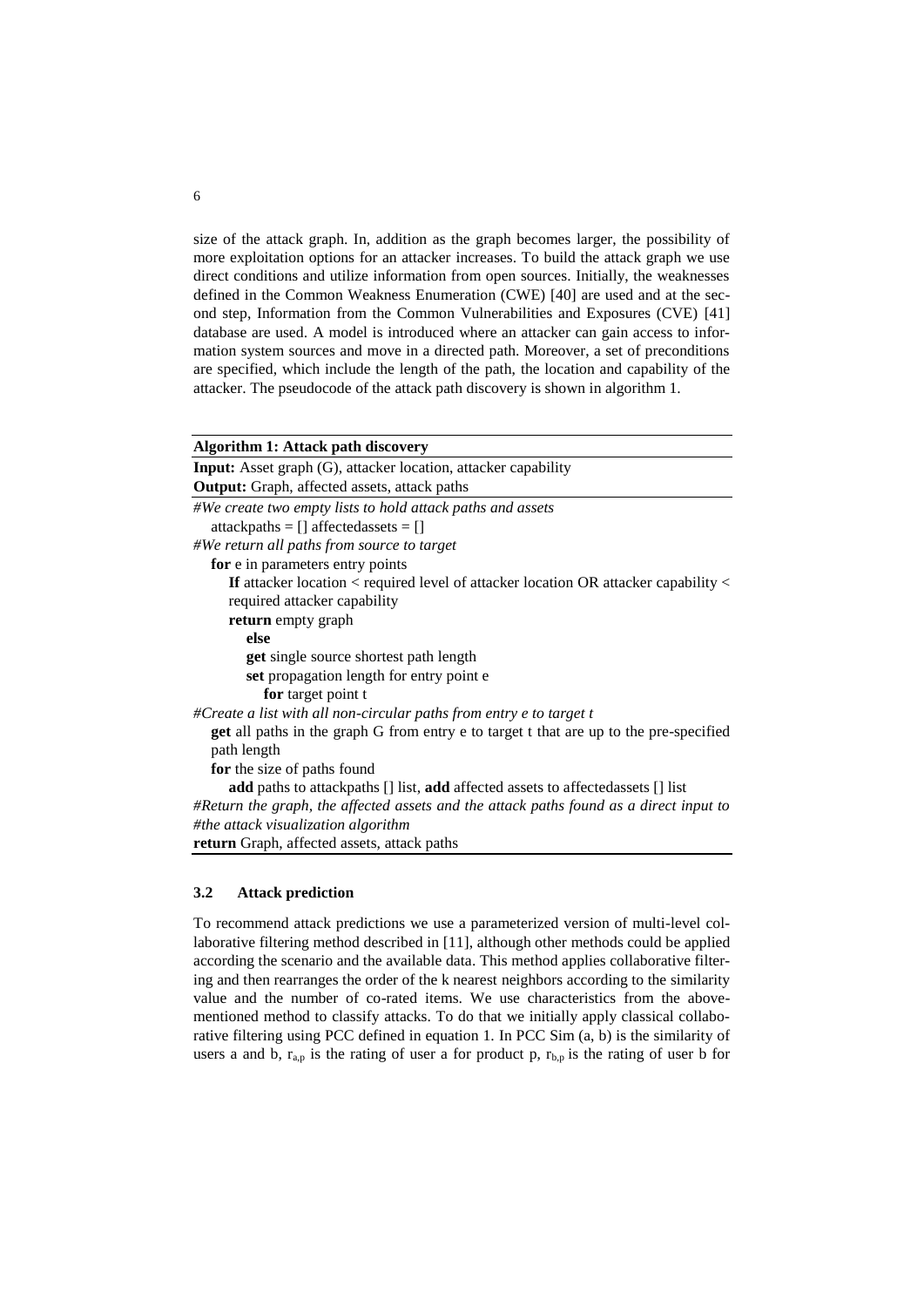product p and  $\bar{r}a$ ,  $\bar{r}b$  represent user's average ratings. P is the set of all products. At the next step, we check the similarity values returned by equation 1 and the number of co-rated vulnerabilities. Depending on the similarity value returned and the common vulnerabilities, we classify these attacks from very high to very low. Finally, we check if there are any attack paths between the assets before the classification process is finished. A detailed explanation of the steps can be found in algorithm 2 which provides the pseudocode of the attack prediction recommender system.

$$
Sim\frac{PCC}{a,b} = \frac{\sum p \in P(ra, p - \bar{r}a)(rb, p - \bar{r}b)}{\sqrt{\sum p \in P(ra, p - \bar{r}a)^2} \sqrt{\sum p \in P(rb, p - \bar{r}b)^2}} \quad (1)
$$

| <b>Algorithm 2: Attack prediction</b>                                                      |
|--------------------------------------------------------------------------------------------|
| Input: attack paths, affected assets, vulnerabilities                                      |
| <b>Output:</b> predicted attacks                                                           |
| #Vulnerabilities refers to common vulnerabilities between assets                           |
| <b>load</b> vulnerabilities                                                                |
| apply equation 1 using vulnerabilities as input                                            |
| get similarity values                                                                      |
| #If there are common vulnerabilities, then typically these receive the same score          |
| #between assets, thus, resulting in absolute similarities                                  |
| #Then we rearrange the order of the similarity by adding the number of co-rated            |
| #items as a constraint                                                                     |
| #classification refers to predicted attack classification, which is from very high to      |
| #very low                                                                                  |
| <b>then</b> $\#n$ is the number of co-rated items and x1, x2, x3 and x4 are fixed integers |
| if $n>=x1$ then classification == very high                                                |
| else if $n < x1$ & $\& n > = x2$ then classification == high                               |
| else if $n < x2 \& x \& n > = x3$ then classification == Medium                            |
| else if $n \le x \le 3 \&\& n \ge -x \le 4$ then classification == Low                     |
| else classification $==$ very low                                                          |
| then                                                                                       |
| get attack paths                                                                           |
| if attack path exists                                                                      |
| set classification $==$ very high                                                          |
| else if attack path does not exist & & classification $ ==$ very high then classifica-     |
| $tion == high$                                                                             |
| else classification $==$ classification                                                    |
| <b>Return</b> predicted attacks                                                            |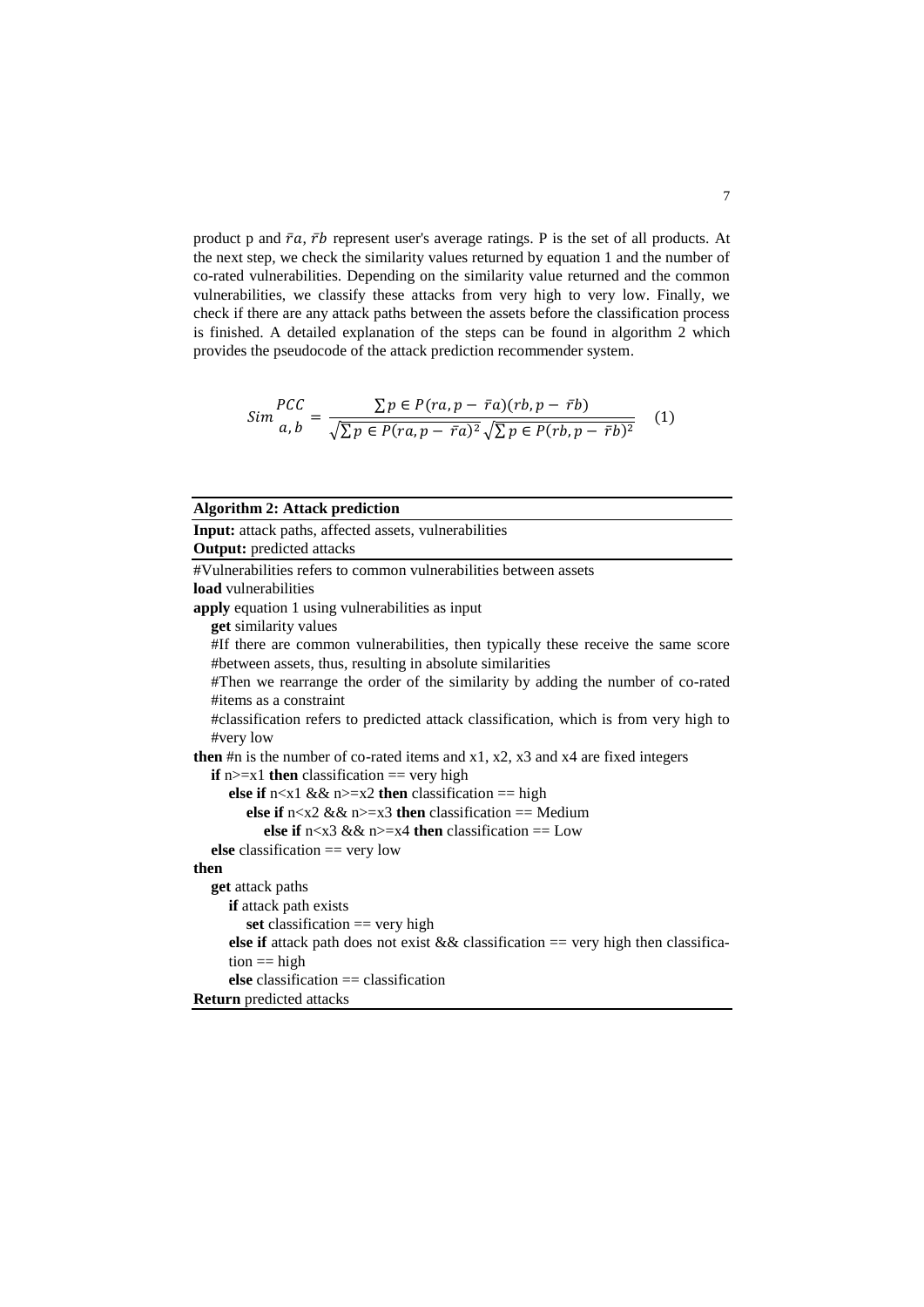### **4 Experimental evaluation**

The experiments took place in a simulated environment using a Pentium i7 2.8 GHz with 12 gigabytes of RAM, running windows 10. The data used were supplied by the maritime supply chain IT infrastructure and more particular from the port of Valencia and the experiments were conducted within a cyber-security maritime supply chain risk management system. The dataset contains 26 hardware and software assets, numerous vulnerabilities, with some of them being common within the assets. Initially, we evaluate the attack path discovery method in terms of performance, the results of which are shown in table 2. Then, we present a case study that shows how to predict attacks utilizing the data from the maritime supply chain IT infrastructure.

| No. of test | <b>Attacker</b><br>capability | Propagation<br>length | <b>Running</b><br>time (sec) |
|-------------|-------------------------------|-----------------------|------------------------------|
|             | Low                           | 3                     | $<$ 1                        |
|             | Low                           |                       | $<$ 1                        |
| 3           | Low                           | 5                     | $<$ 1                        |
| 4           | Medium                        | 3                     | $<$ 1                        |
|             | Medium                        |                       | $\leq$ 1                     |
| 6           | Medium                        |                       |                              |
|             | High                          | 3                     | $<$ 1                        |
| 8           | High                          |                       |                              |
|             | Hugh                          |                       | 1.2                          |

**Table 2.** Performance evaluation results

#### **4.1 Case study: The maritime supply chain IT infrastructure**

The maritime supply chain infrastructure it typically comprised of numerous assets that can be exploited to gain access and reach specific assets by popping from one to another. For the case study, we have used a snippet of data derived from the Valencia port IT infrastructure. In table 3 the data used show the common vulnerabilities between assets and their respective score. Assets 1, 2 and 3 are hardware assets, while the description column represents the vulnerable software asset that is installed on the respective hardware asset. Furthermore, the assets and attacks paths between them are a vital part of risk assessment. The following non-circular attack paths are present in the system:

- 1. Asset $1 \rightarrow$  Asset2
- 2. Asset2  $\rightarrow$  Asset3
- 3. Asset2  $\rightarrow$  Asset1

However, it should be noted that attack paths might vary according to the specific settings used, such as the propagation length, attacker location, capability, entry and target points.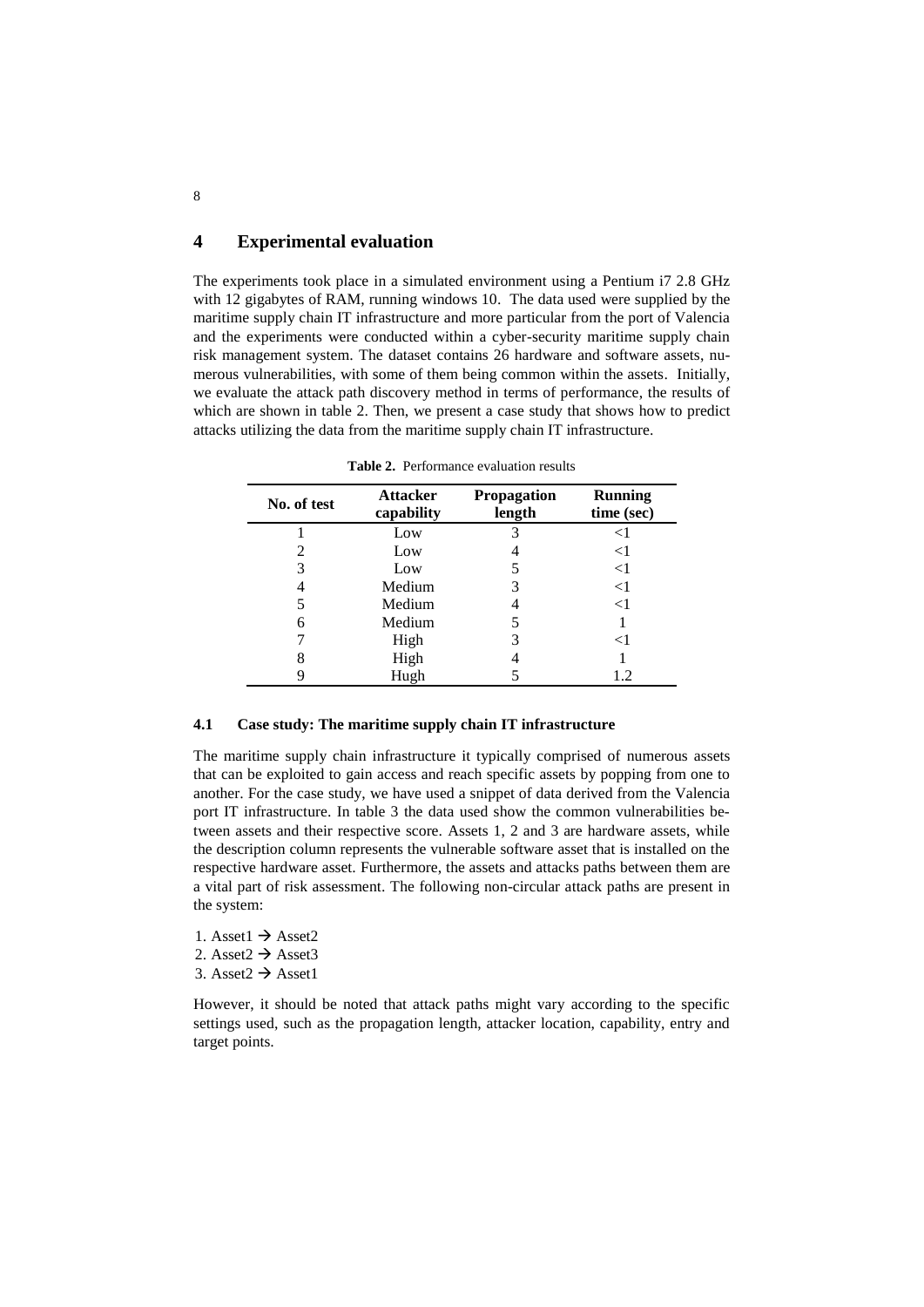| <b>Assets</b>         | <b>Description</b> | <b>CVE</b><br>2015-1769 | <b>CVE</b><br>2015-2423 | <b>CVE</b><br>2015-2433 | <b>CVE</b><br>2015-2485 |
|-----------------------|--------------------|-------------------------|-------------------------|-------------------------|-------------------------|
| Asset 1               | Windows 10         | 10                      | 2.9                     | 2.9                     | 10                      |
| (Desktop              | Installed on       |                         |                         |                         |                         |
| PC)                   | Desktop PC         |                         |                         |                         |                         |
| Asset 2<br>(Laptop 1) | Windows 10         | 10                      | 2.9                     | 2.9                     | 10                      |
|                       | Installed on       |                         |                         |                         |                         |
|                       | Laptop 1           |                         |                         |                         |                         |
| Asset 3<br>(Laptop 2) | Windows 10         | 10                      | 2.9                     | 2.9                     | -                       |
|                       | Installed on       |                         |                         |                         |                         |
|                       | Laptop 2           |                         |                         |                         |                         |

**Table 3.** Common vulnerabilities

Then the administrator executed algorithm 2 to predict very high and high classification attacks. Moreover, for the case study we have assigned the minimum number of co-rated items to be 3 for very high classification and 2 for high classification. Thus, algorithm 2 classified:

- 1. Asset1  $\rightarrow$  Asset2 as very high
- 2. Asset2  $\rightarrow$  Asset1 as very high
- 3. Asset1  $\rightarrow$  Asset3 as high
- 4. Asset $3 \rightarrow$  Asset1 as high
- 5. Asset2  $\rightarrow$  Asset3 as high
- 6. Asset $3 \rightarrow$  Asset2 as high

At the next step, the method checked for attack path relations between the assets and rearranged the classifications. Thus, the administrator received the following final predictions:

- 1. Asset1  $\rightarrow$  Asset2 as very high
- 2. Asset2  $\rightarrow$  Asset1 as very high
- 3. Asset2  $\rightarrow$  Asset3 as very high
- 4. Asset1  $\rightarrow$  Asset3 as high
- 5. Asset $3 \rightarrow$  Asset1 as high
- 6. Asset $3 \rightarrow$  Asset2 as high

#### **4.2 Discussion**

Cyber-attack prediction systems are important in risk management to provide mitigation solutions. To do that the identification of possible attack scenarios and providing defensive solutions for assets protection are the two most important parts. Furthermore, it is important for this to take place within a reasonable amount of time. It is shown that within a small amount of time the attack path discovery method delivers the non-circular attack paths between assets. Furthermore, at the next stage a classifi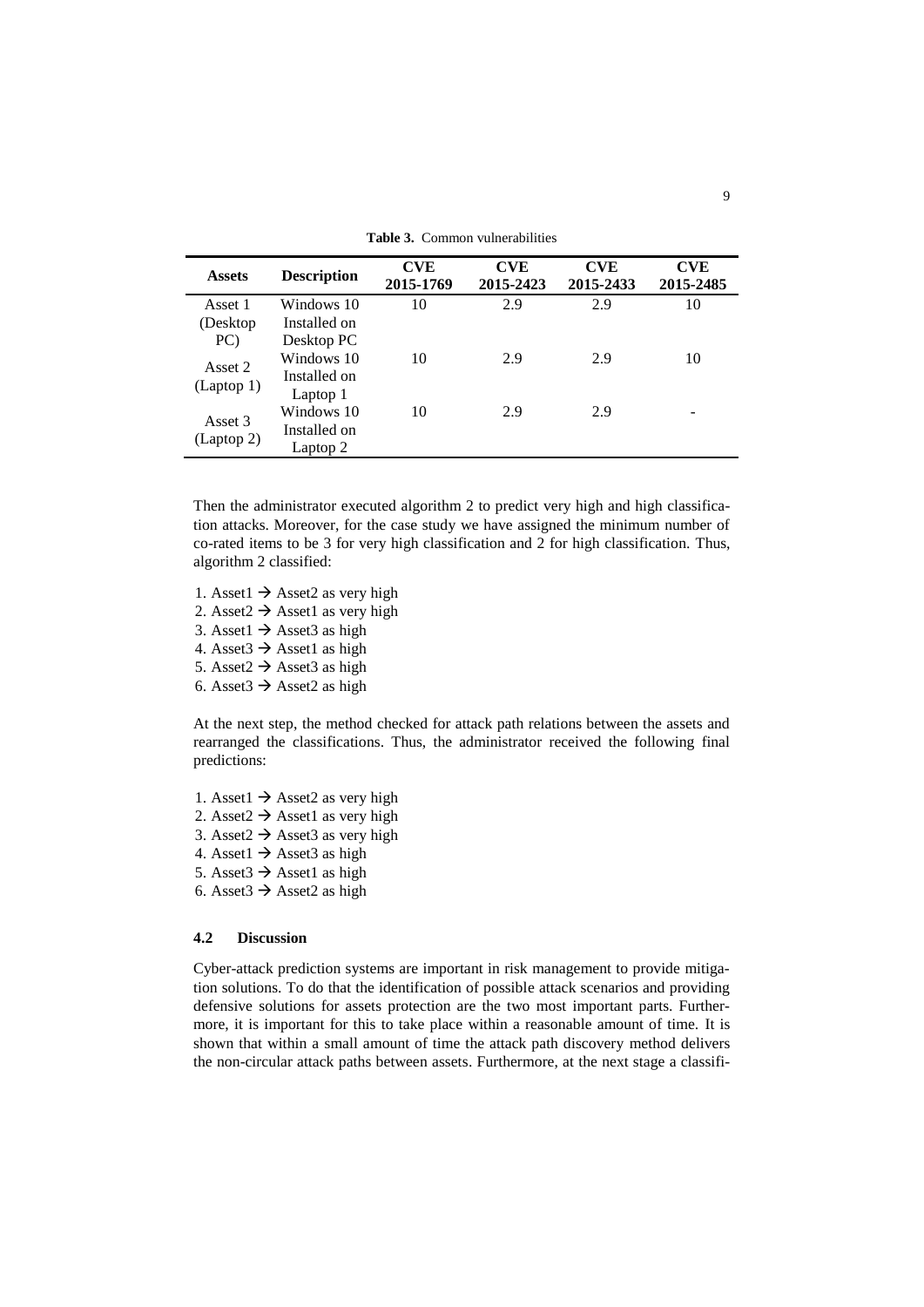cation list is created that provides a prediction list of attack movement between assets. For example, the likelihood that an attacker who gained access to asset 1 to explore the possibility of gaining access to asset 4 is higher when compared to gaining access to either asset 2 or asset 3. However, the possibility of common vulnerabilities receiving different scores in different assets should be further exploited since this will result in different classification scales.

# **5 Conclusions and future work**

Various online services use recommender systems for product or service recommendation. However, the use of such systems in the cyber-defense domain has not been explored. In this paper, we proposed a collaborative filtering based recommender system that uses common vulnerabilities between assets, identifies attack paths and combines the information to recommend future attacks. Although, the method is practical, it could become more effective if certain aspects are extended. Thus, in the future, we aim to investigate the following directions:

Path length **recommendation.** We aim to apply recommendation techniques to dynamically identify the length of the path that should be searched, thus making the attack path discovery process faster.

**Attack recommendation.** A part of our research will concentrate on more intelligent approaches for cyber-attack predictions based on advanced methods.

**Defense recommendation.** Another research direction will focus on defense strategy recommendation.

**Prediction Validation.** We aim to validate the attack predictions using real data from real world scenarios along with expert consultation.

**Acknowledgement.** This work has received funding from The European Union's Horizon 2020 research and innovation program under grant agreement No 653212.

### **References**

- 1. Lu, J., Wu, D., Mao, M., Wang, W., Zhang, G.: Recommender system application developments: A survey. Decis. Support Syst. 74, 12–32 (2015).
- 2. Polatidis, N., Georgiadis, C.K.: Recommender Systems: The Importance of Personalization on E-business Environments. Int. J. E-entrepreneursh. Innov. 4, 32–46 (2013).
- 3. Su, X., Khoshgoftaar, T.M.: A Survey of Collaborative Filtering Techniques. Adv. Artif. Intell. 2009, 1–19 (2009).
- 4. Shams, B., Haratizadeh, S.: TasteMiner: Mining partial tastes for neighbor-based collaborative filtering. J. Intell. Inf. Syst. 48, 165–189 (2017).
- 5. Wang, W., Zhang, G., Lu, J.: Collaborative filtering with entropy-driven user similarity in recommender systems. In: International Journal of Intelligent Systems. pp. 854–870 (2015).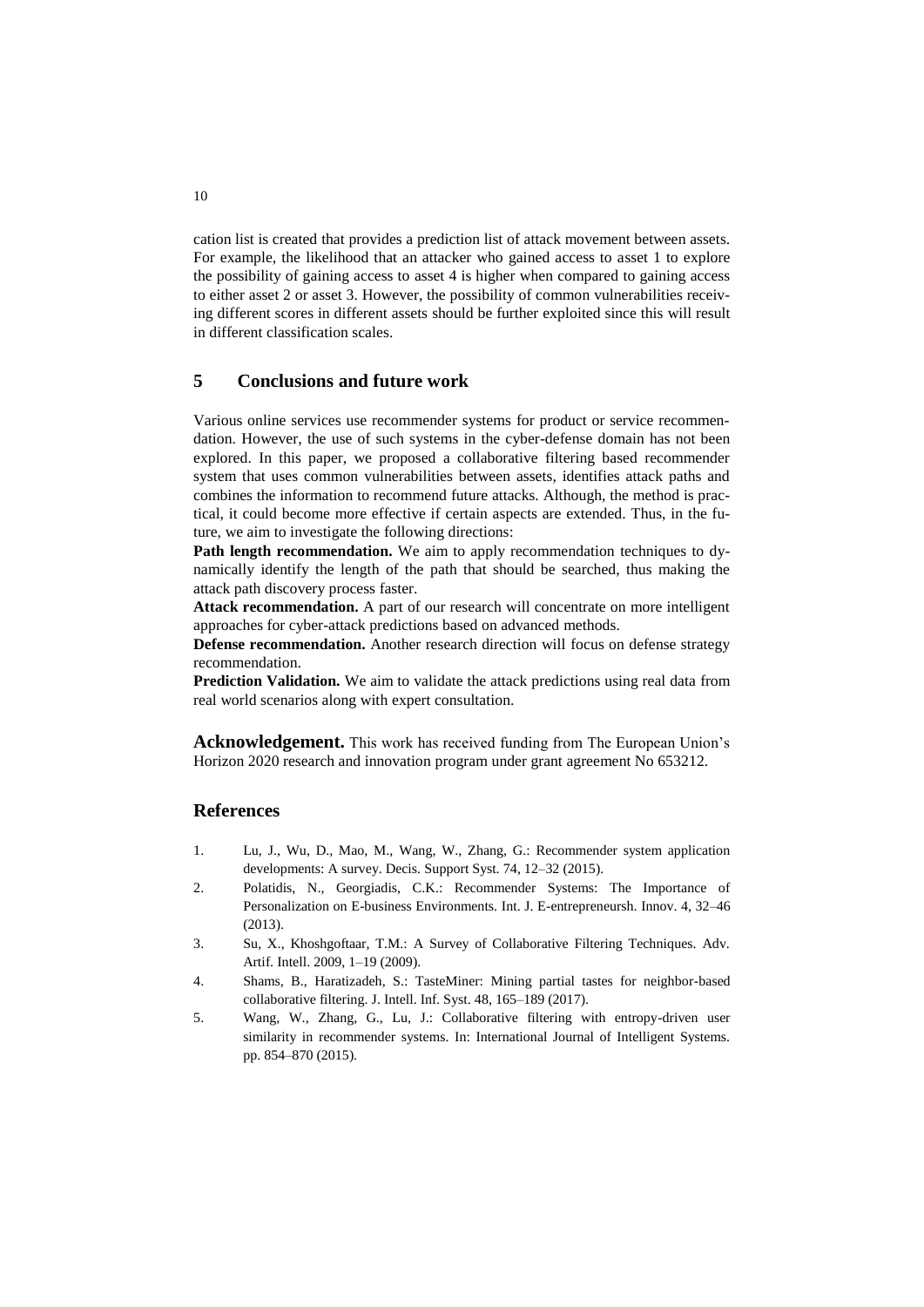- 6. Liu, H., Hu, Z., Mian, A., Tian, H., Zhu, X.: A new user similarity model to improve the accuracy of collaborative filtering. Knowledge-Based Syst. 56, 156–166 (2014).
- 7. Son, L.H.: HU-FCF: A hybrid user-based fuzzy collaborative filtering method in Recommender Systems. Expert Syst. Appl. 41, 6861–6870 (2014).
- 8. Bobadilla, J., Ortega, F., Hernando, A.: A collaborative filtering similarity measure based on singularities. Inf. Process. Manag. 48, 204–217 (2012).
- 9. Gan, M., Jiang, R.: Improving accuracy and diversity of personalized recommendation through power law adjustments of user similarities. Decis. Support Syst. 55, 811–821  $(2013)$ .
- 10. Ortega, F., Sánchez, J.L., Bobadilla, J., Gutiérrez, A.: Improving collaborative filtering-based recommender systems results using Pareto dominance. Inf. Sci. (Ny). 239, 50–61 (2013).
- 11. Polatidis, N., Georgiadis, C.K.: A multi-level collaborative filtering method that improves recommendations. Expert Syst. Appl. 48, 100–110 (2016).
- 12. Polatidis, N., Georgiadis, C.K.: A dynamic multi-level collaborative filtering method for improved recommendations. Comput. Stand. Interfaces. 51, 14–21 (2017).
- 13. Toledo, R.Y., Mota, Y.C., Martínez, L.: Correcting noisy ratings in collaborative recommender systems. Knowledge-Based Syst. 76, 96–108 (2015).
- 14. Melville, P., Mooney, R.J., Nagarajan, R.: Content-boosted collaborative filtering for improved recommendations. "Proceedings 18th Natl. Conf. Artif. Intell. (AAAI)." 187–192 (2002).
- 15. Anand, D., Bharadwaj, K.K.: Utilizing various sparsity measures for enhancing accuracy of collaborative recommender systems based on local and global similarities. Expert Syst. Appl. 38, 5101–5109 (2011).
- 16. Gan, M.: COUSIN: A network-based regression model for personalized recommendations. Decis. Support Syst. 82, 58–68 (2016).
- 17. Gan, M.-X., Sun, L., Jiang, R.: Trinity: Walking on a User-Object-Tag Heterogeneous Network for Personalised Recommendations. J. Comput. Sci. Technol. 31, 577–594 (2016).
- 18. Xu, B., Bu, J., Chen, C., Cai, D.: An exploration of improving collaborative recommender systems via user-item subgroups. Proc. 21st Int. Conf. World Wide Web - WWW '12. 21 (2012).
- 19. Ou, X., Singhal, A.: Attack Graph Techniques. Quant. Secur. Risk Assess. Enterp. Networks. 13–23 (2011).
- 20. Templeton, S.J., Levitt, K.: A requires/provides model for computer attacks. Proc. 2000 Work. New Secur. Paradig. - NSPW '00. 31–38 (2000).
- 21. Ning, P., Xu, D.: Learning attack strategies from intrusion alerts. In: Proceedings of the 10th ACM conference on Computer and communication security - CCS '03. p. 200 (2003).
- 22. Ritchey, R.W., Ammann, P.: Using model checking to analyze network vulnerabilities. Secur. Privacy, 2000. S&P 2000. Proceedings. 2000 IEEE Symp. 156–165 (2000).
- 23. Sheyner, O., Haines, J., Jha, S., Lippmann, R., Wing, J.M.: Automated generation and analysis of attack graphs. In: Proceedings - IEEE Symposium on Security and Privacy. pp. 273–284 (2002).
- 24. Xinming Ou, Wayne F. Boyer, M.A.M.: A Scalable Approach to Attack Graph